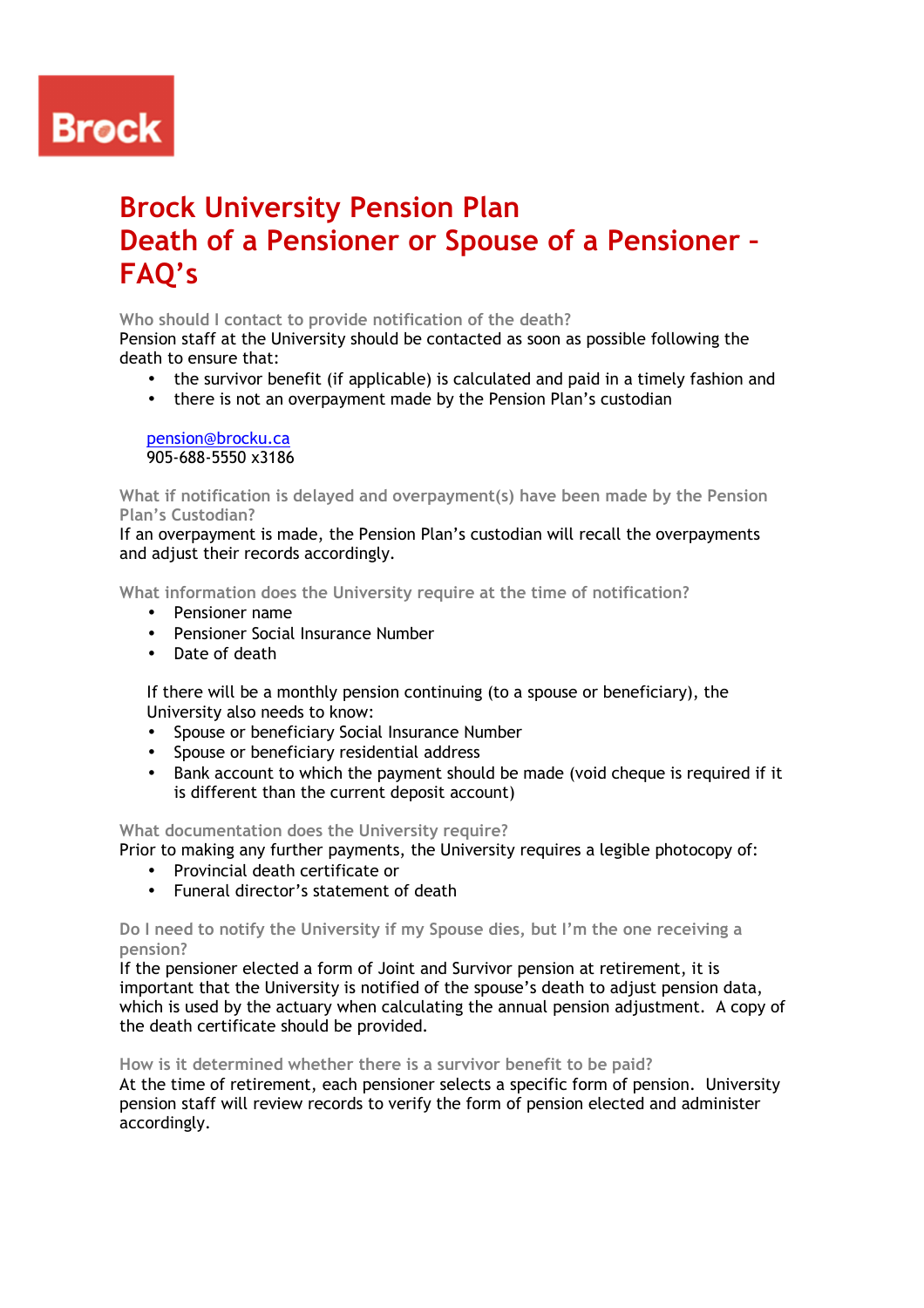**Can the form of pension elected be changed after the start of pension?**  No. The form of pension elected at retirement cannot be changed at a later date.

#### **What are the different forms of pension?**

The forms of pension currently available to members retiring from the Plan are:

#### *Life only Pension*

This pension is payable monthly for as long as you live. No benefit payments are payable to your spouse or beneficiary following your death.

# *Life Pension - Guaranteed 5 Years*

This pension is payable monthly for as long as you live. If you should die within five years of the commencement of your pension, pension payments in the same amount as were payable during your lifetime will continue to be paid to your beneficiary for the balance of the five year period.

#### *Life Pension - Guaranteed 10 Years*

This pension is payable monthly for as long as you live. If you should die within ten years of the commencement of your pension, pension payments in the same amount as were payable during your lifetime will continue to be paid to your beneficiary for the balance of the ten year period.

### *Life Pension - Guaranteed 15 Years*

This pension is payable monthly for as long as you live. If you should die within fifteen years of the commencement of your pension, pension payments in the same amount as were payable during your lifetime will continue to be paid to your beneficiary for the balance of the fifteen year period.

**Please note that for all Joint and Survivorship Pension options, the term spouse refers to the person who was the member's spouse** *at the time of pension commencement***.** 

# *Joint And Survivorship Pension Reducing to Sixty Percent*

This pension is payable monthly for as long as you live, and upon your death, sixty percent (60%) of the pension which was payable during your lifetime will be continued to your spouse for as long as he or she lives.

#### *Joint And Survivorship Pension Reducing To Sixty Percent Guaranteed Five Years*

This pension is payable monthly for as long as you live, and upon your death, sixty percent (60%) of the pension which was payable during your lifetime will be continued to your spouse for as long as he or she lives. In the event that you and your spouse die before 60 monthly payments have been received in total, the estate of the last pension recipient will receive the commuted value of the remaining payments.

#### *Joint And Survivorship Pension Reducing To Sixty Percent Guaranteed Ten Years*

This pension is payable monthly for as long as you live, and upon your death, sixty percent (60%) of the pension which was payable during your lifetime will be continued to your spouse for as long as he or she lives. In the event that you and your spouse die before 120 monthly payments have been received in total, the estate of the last pension recipient will receive the commuted value of the remaining payments.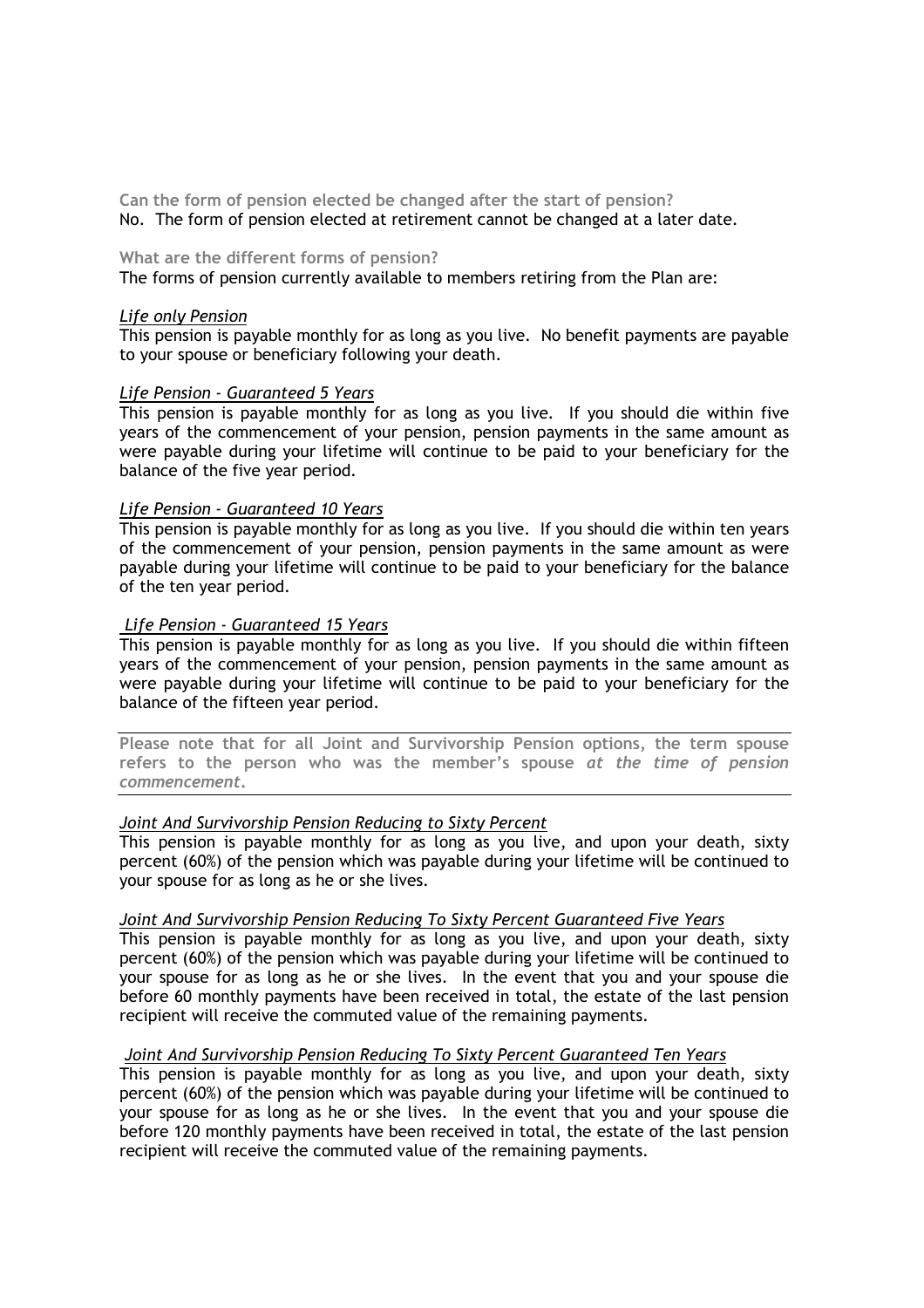# *Joint And Survivorship Pension Reducing to Sixty Percent Guaranteed Fifteen Years*

This pension is payable monthly for as long as you live, and upon your death, sixty percent (60%) of the pension which was payable during your lifetime will be continued to your spouse for as long as he or she lives. In the event that you and your spouse die before 180 monthly payments have been received in total, the estate of the last pension recipient will receive the commuted value of the remaining payments.

# *Joint And Survivorship Pension Reducing to 75 Percent*

This pension is payable monthly for as long as you live, and upon your death, seventyfive percent (75%) of the pension which was payable during your lifetime will be continued to your spouse for as long as he or she lives.

# *Joint And Survivorship Pension Reducing to 75 Percent Guaranteed Five Years*

This pension is payable monthly for as long as you live, and upon your death, seventyfive percent (75%) of the pension which was payable during your lifetime will be continued to your spouse for as long as he or she lives. In the event that you and your spouse die before 60 monthly payments have been received in total, the estate of the last pension recipient will receive the commuted value of the remaining payments.

# *Joint And Survivorship Pension Reducing to 75 Percent Guaranteed Ten Years*

This pension is payable monthly for as long as you live, and upon your death, seventyfive percent (75%) of the pension which was payable during your lifetime will be continued to your spouse for as long as he or she lives. In the event that you and your spouse die before 120 monthly payments have been received in total, the estate of the last pension recipient will receive the commuted value of the remaining payments.